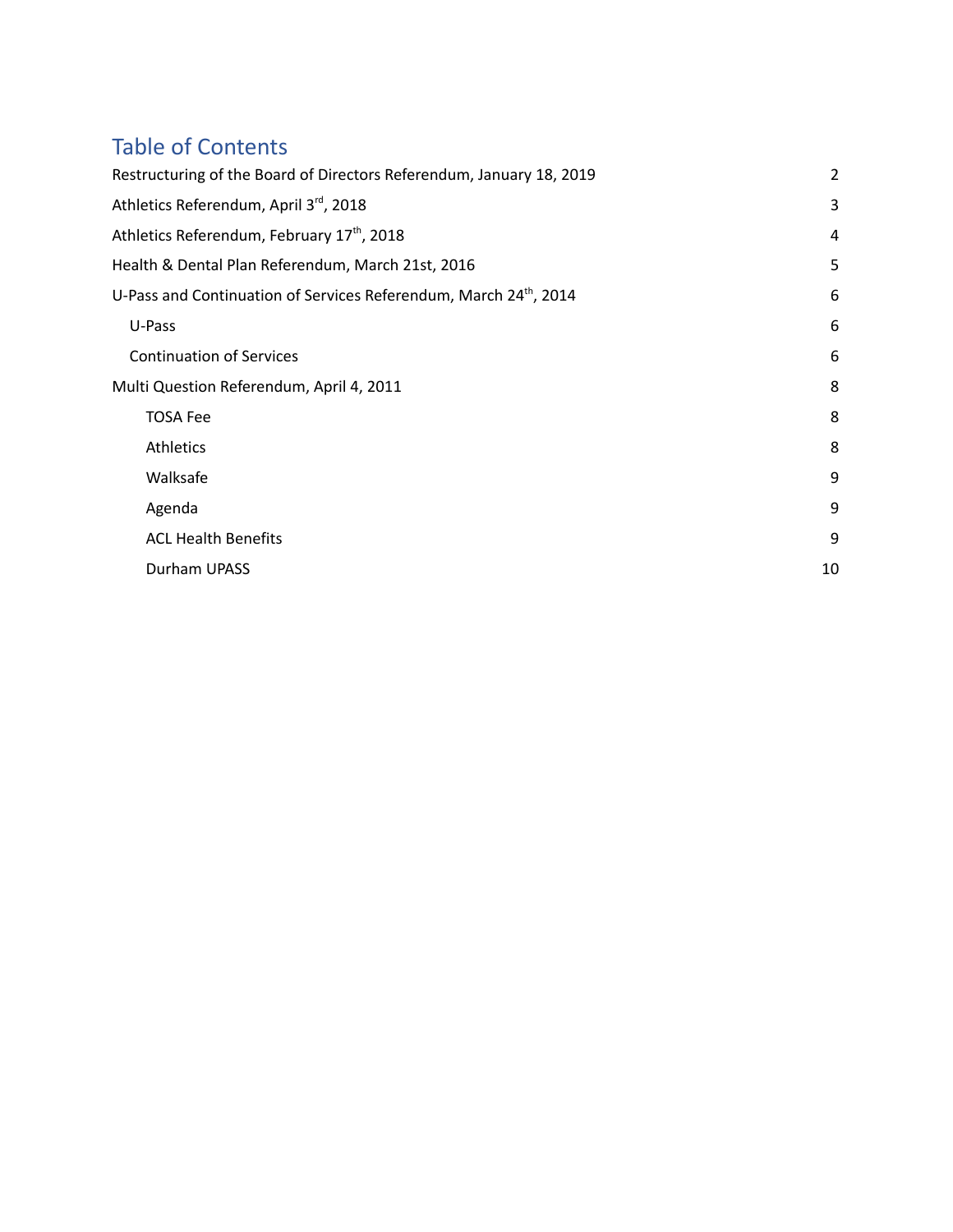# <span id="page-1-0"></span>Restructuring of the Board of Directors Referendum, January 18, 2019

Whereas the Trent Durham Student Association Board of Directors is proposing the restructuring of the Trent Durham Student Association (TDSA) Board of Directors to dissolve the current model and instead to be replaced by eight (8) Directors in total including:

Finance, Student Engagement, Policy, Health and Wellness, Equity, Human Resources, Outreach, and Academics.

Whereas these members will be tasked with chairing the committees mirroring their specializations. Whereas the current model of representation disproportionately represents students in smaller programs and the new model allows for more student participation at the committee level and a more efficient distribution of resources at the executive level.



Results:

Total Votes: 218

Yes: 183

No: 16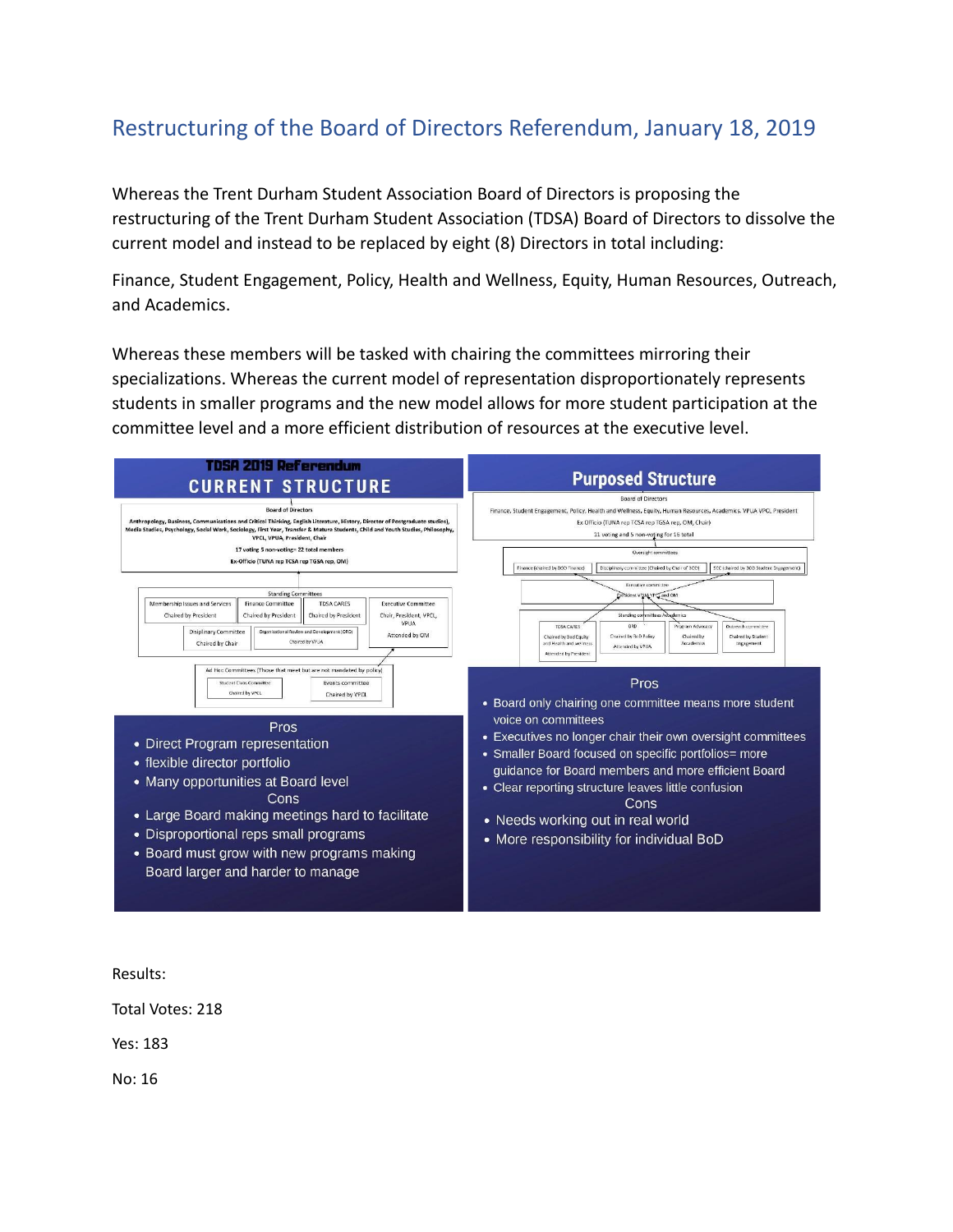Abstain: 19

## <span id="page-2-0"></span>Athletics Referendum, April 3<sup>rd</sup>, 2018

As we enter a new contract year with the city of Oshawa, the membership fees for 2018-19 have increased by \$10.46 in order to maintain the same level of service. The membership fee increase has been reviewed and the TDSA Board of Directors has approved that the following question be put to a vote.

Motion:

Do you approve of an increase of \$10.46 to the Athletics Fee to cover the increase in cost of the athletics membership with the City of Oshawa?

Result:

Total Votes- 147

Yes- 77

No- 61

Abstain- 9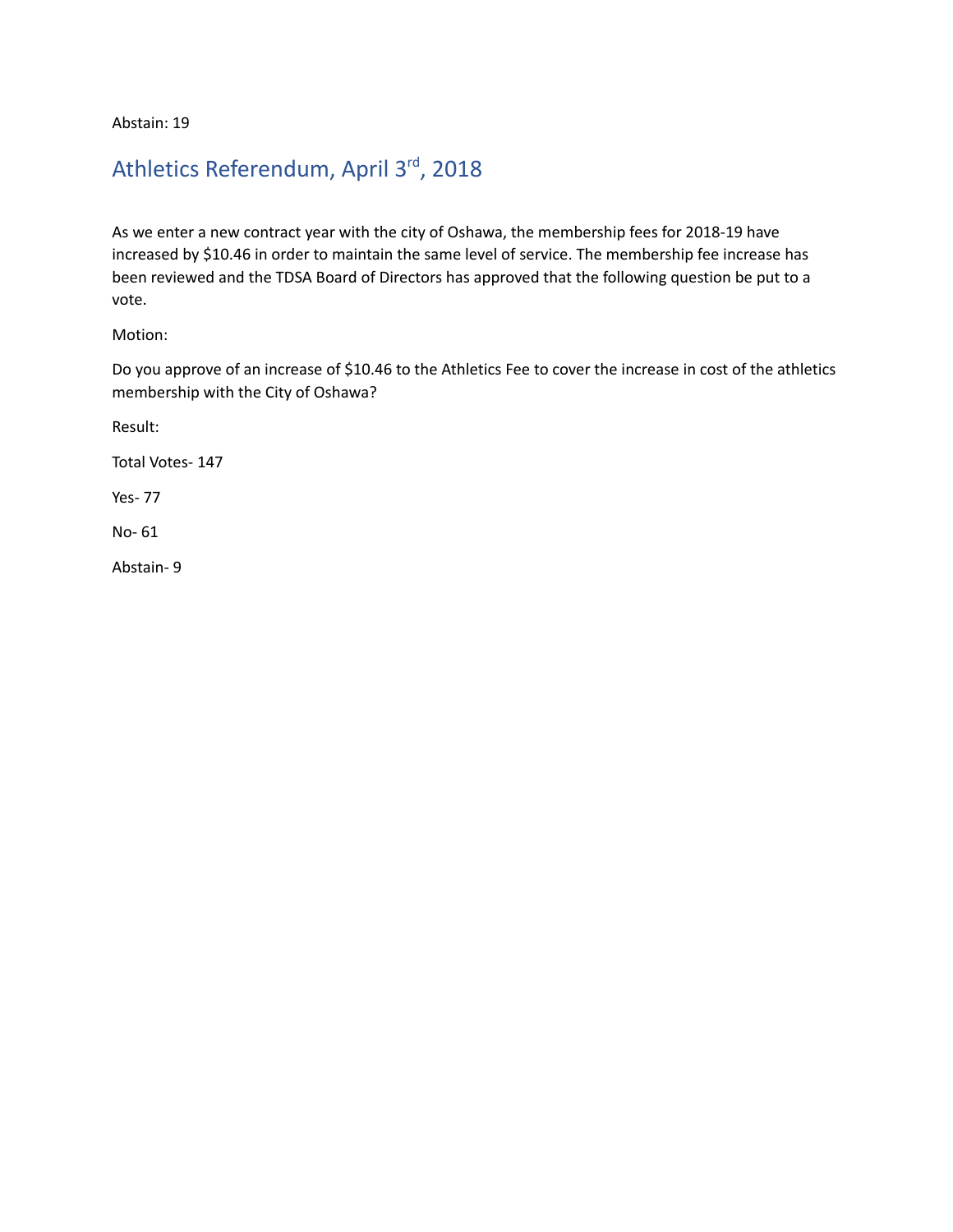# <span id="page-3-0"></span>Athletics Referendum, February 17<sup>th</sup>, 2018

The Trent Durham Student Association agreed to transfer daily operations of the Athletics Program to Trent University Durham for the 2017-18 academic year. The University was able to increase the capacity of the program using supplemental resources which resulted in additional programming and significant growth in participation rates. The program has been reviewed and the TDSA Board of Directors has approved that the following questions be put to a vote.

Question:

Do you approve of the Trent Durham Student Association Athletics Fee to be converted into the Student Services Athletics Fee, thereby allowing Trent University to manage the athletic memberships and programs and allowing students to retain oversight of the program through a student majority based Athletics committee, commencing for the 2018/19 academic year?

If you vote YES:

The day-to-day operation of the athletics program will be run by Trent University. The university will provide additional assistance to the program through staffing, management, budget, and stability. The university will continue to research and improve the athletics program and fitness memberships under the guidance of an athletics committee comprised of a majority of students.

If you vote NO:

The day-to-day operation of the athletics program will be run by members of the Durham Campus student body, through the Trent Durham Student Association, and financed through existing levies with student organization support. The university will not be able to provide additional assistance to the program through finance or staffing.

Result: Yes- 252 votes No- 36 votes

Abstain- 54 votes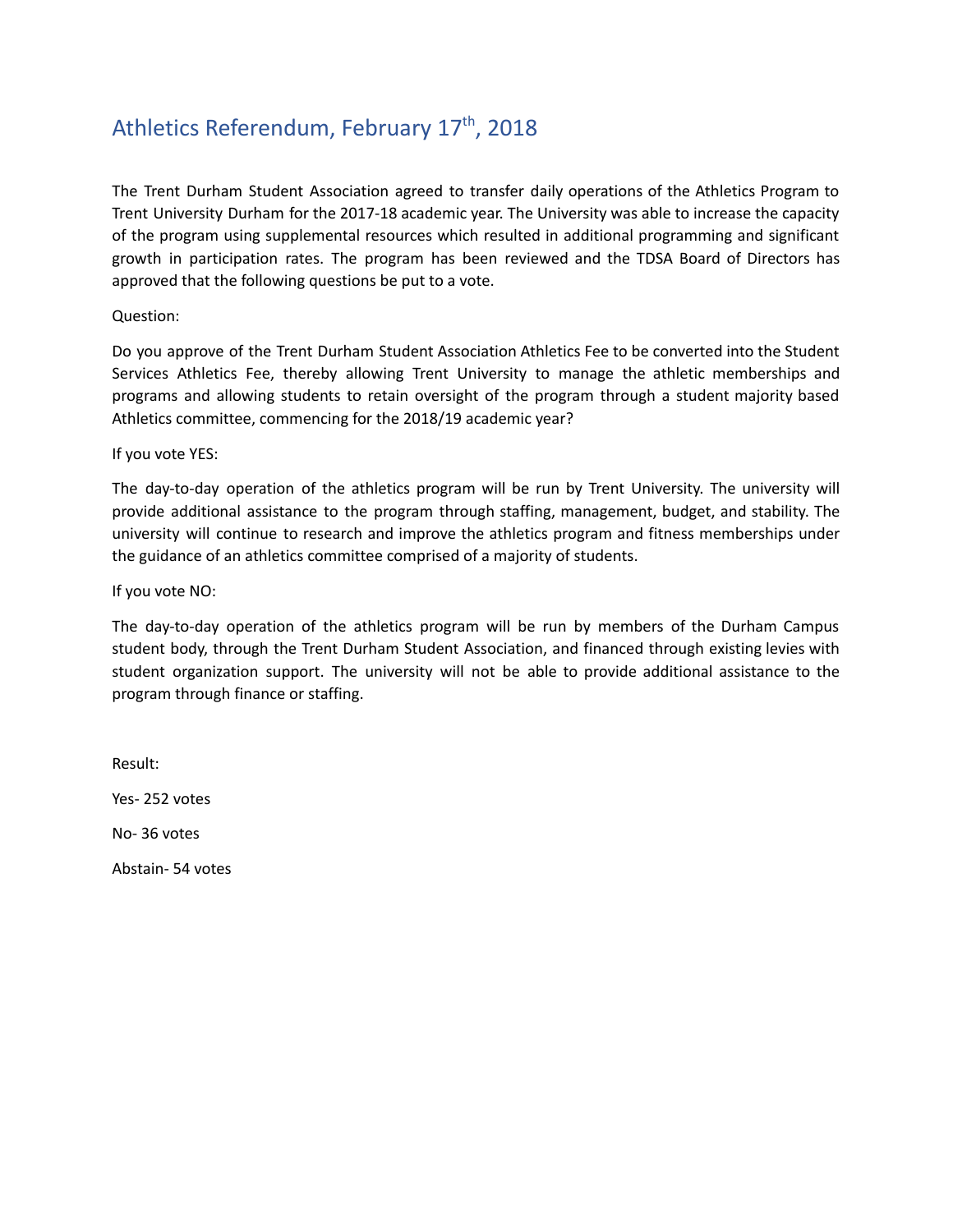## <span id="page-4-0"></span>Health & Dental Plan Referendum, March 21st, 2016

The Trent Durham Student Association is conducting a referendum to improve the Health & Dental plan. The current TDSA Health and Dental Plan is funded by a premium each student pays through ancillary fees. If students show proof of external health insurance coverage, they can opt-out of this plan and receive a reimbursement.

The cost of our current Health and Dental Plan is increasing; current claims made by our membership far exceed (by about 10%) the total amount of funds our current provider receives to offer us these benefits. The TDSA needs student approval for fee increases in excess of 5%. If students do not approve the fee increase of \$62.00, benefits will be reduced significantly.

TDSA is planning to use a fee increase as an opportunity to seek out a new Insurance provider and to improve and rebrand TDSA's Health and Dental Plan service to better serve our membership and make the most of the premium they pay for this service.

C&C Insurance ("VIP") is our new Insurance provider. They are the current provider for Trent Central Student Association (TCSA). By partnering with C&C and TCSA, TDSA is able to offer our membership a significantly better Health and Dental Plan while maintaining a "low" premium and remaining autonomous. (For instance, without TCSA's partnership, the "new" plan would actually cost the TDSA membership a premium of \$320+ so while we are approving an increase, we are still getting a great deal on this new plan). C&C Insurance has demonstrated their commitment to a responsible business philosophy to both TCSA and TDSA, and so TDSA is looking forward to this new partnership.

The TDSA Health and Dental Plan Referendum will begin March 23rd and will conclude March 30th. It will be conducted online. Students will receive an email with a link to the referendum question. Email admin@mytdsa.ca for more information.

Result:

Total votes: 209

For: 80%

Against: 18%

Abstain: 1%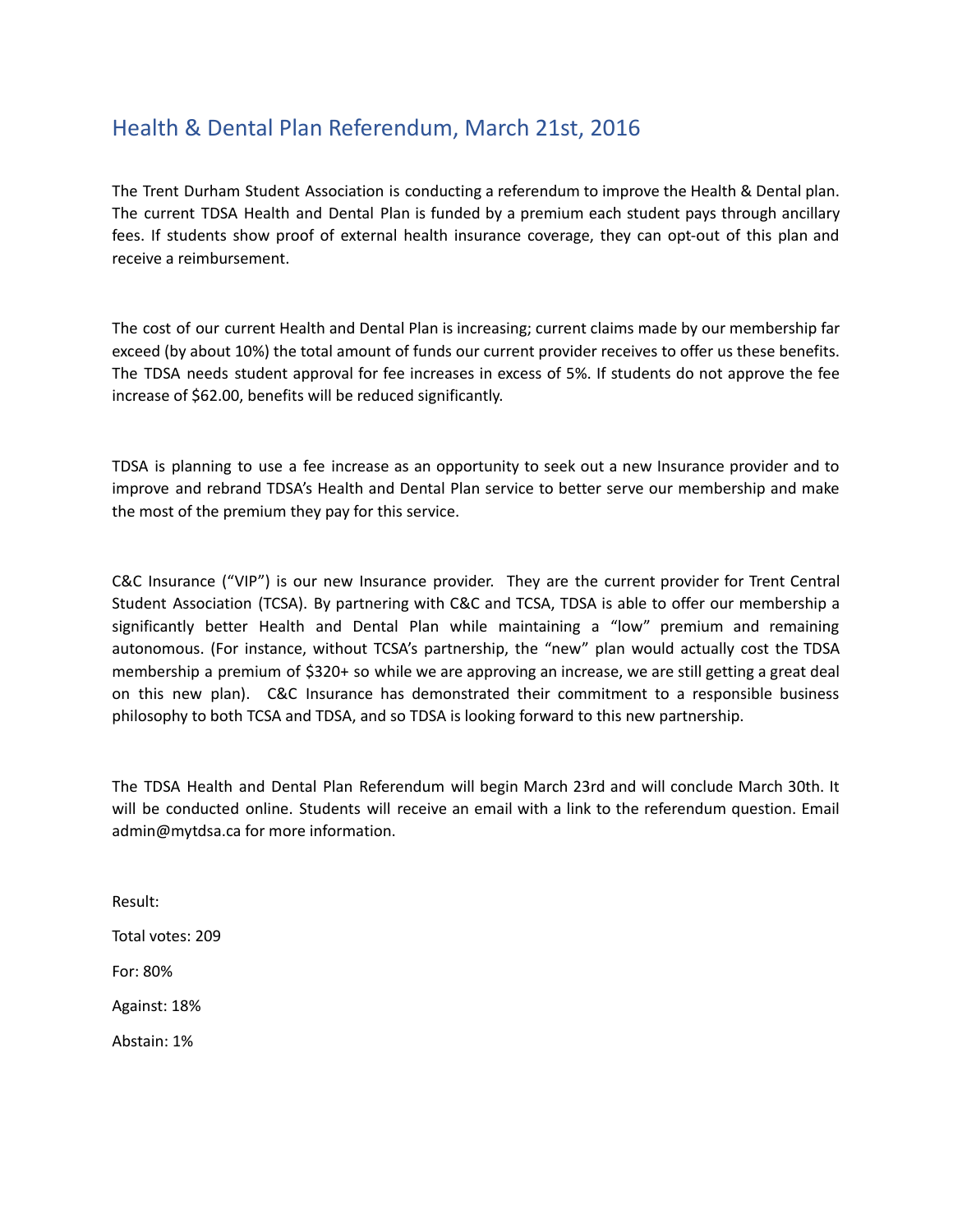# <span id="page-5-0"></span>U-Pass and Continuation of Services Referendum, March 24<sup>th</sup>, 2014

### <span id="page-5-1"></span>U-Pass

The U-Pass is a Durham Region Transit bus pass for students. It is included in the student levy fees paid by each full time student. The cost of the U-Pass is increasing from \$147 to \$240 per year over the next 3 years.

Vote Yes: U-PASS continues, students continue to pay the transit fee. All full-time students will have unlimited access to Durham Transit.

Vote No: U-PASS discontinues, students no longer pay the transit fee. Students will be required to purchase passes directly through Durham Transit.

Results:

Turnout- at least 150

Vote Passed

### <span id="page-5-2"></span>Continuation of Services

The following levies are collected from Trent Oshawa students on behalf of TOSA:

Athletics levy: \$103.05 (\$12.88/month)

Health and Dental Benefits: \$192.66 (16.06/month)

Walksafe levy: \$2.50 (\$0.31/month)

The contracts for these services are negotiated with  $3<sup>rd</sup>$  party providers on behalf of students by TOSA and the University. Due to contractual obligations, including inflation, the cost of running these services negligibly increases each year, however, under current student bylaws and protocols, the associated costs have not been able to be collected from students thereby threatening the ability to continue offering these services to Trent Oshawa students.

Yes: Continue Services

- All Trent Oshawa students will continue to pay the TOSA levies, including annual increases of up to 5%
- All Trent Oshawa students will continue to have membership access to City of Oshawa athletic facilities, Walksafe, and Health & Dental benefits

No: Discontinue TOSA services

- Trent Oshawa students will no longer have access to the following services:
	- o Membership to City of Oshawa athletic facilities
	- o Walksafe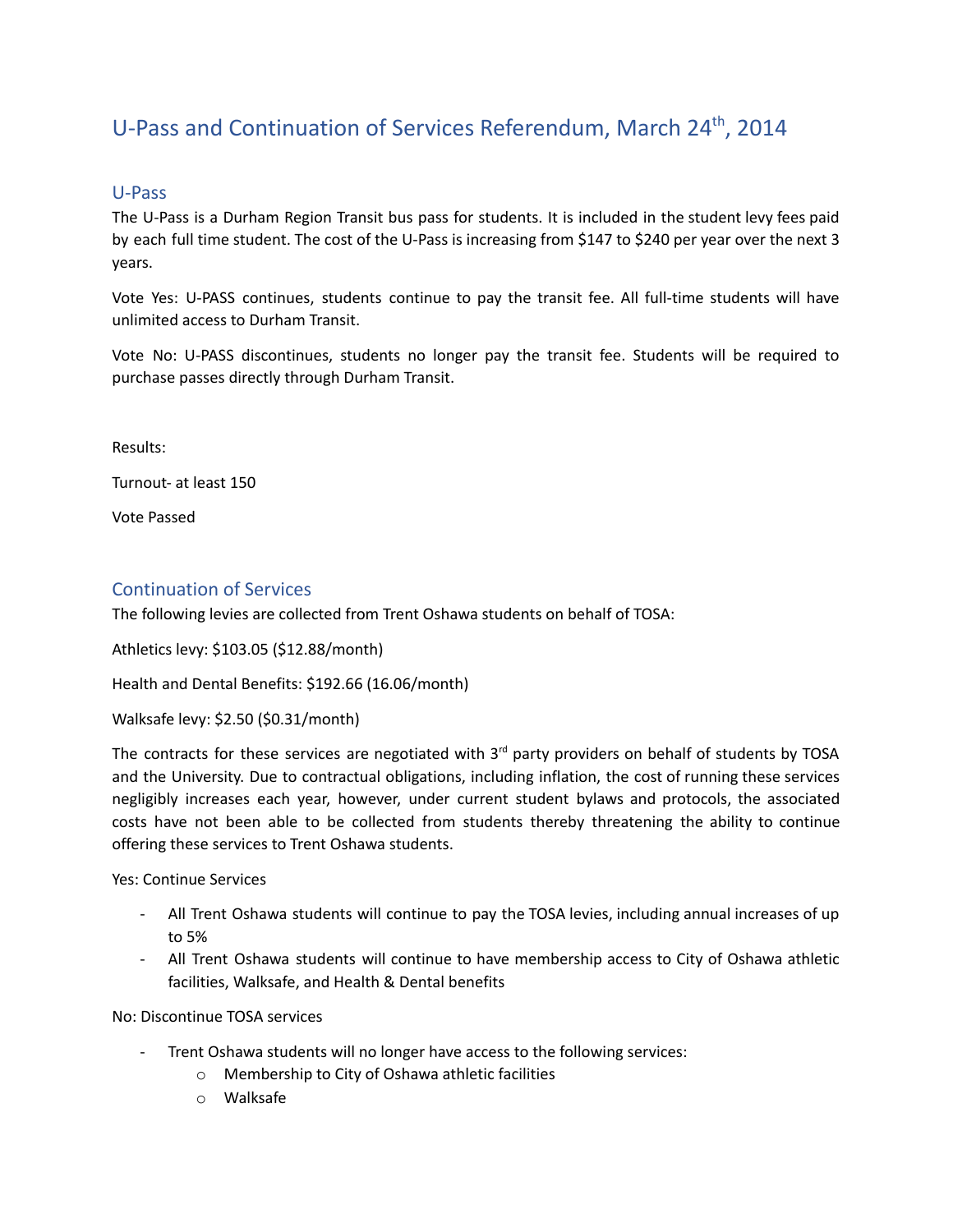o Health & Dental benefits

Result:

Vote Passed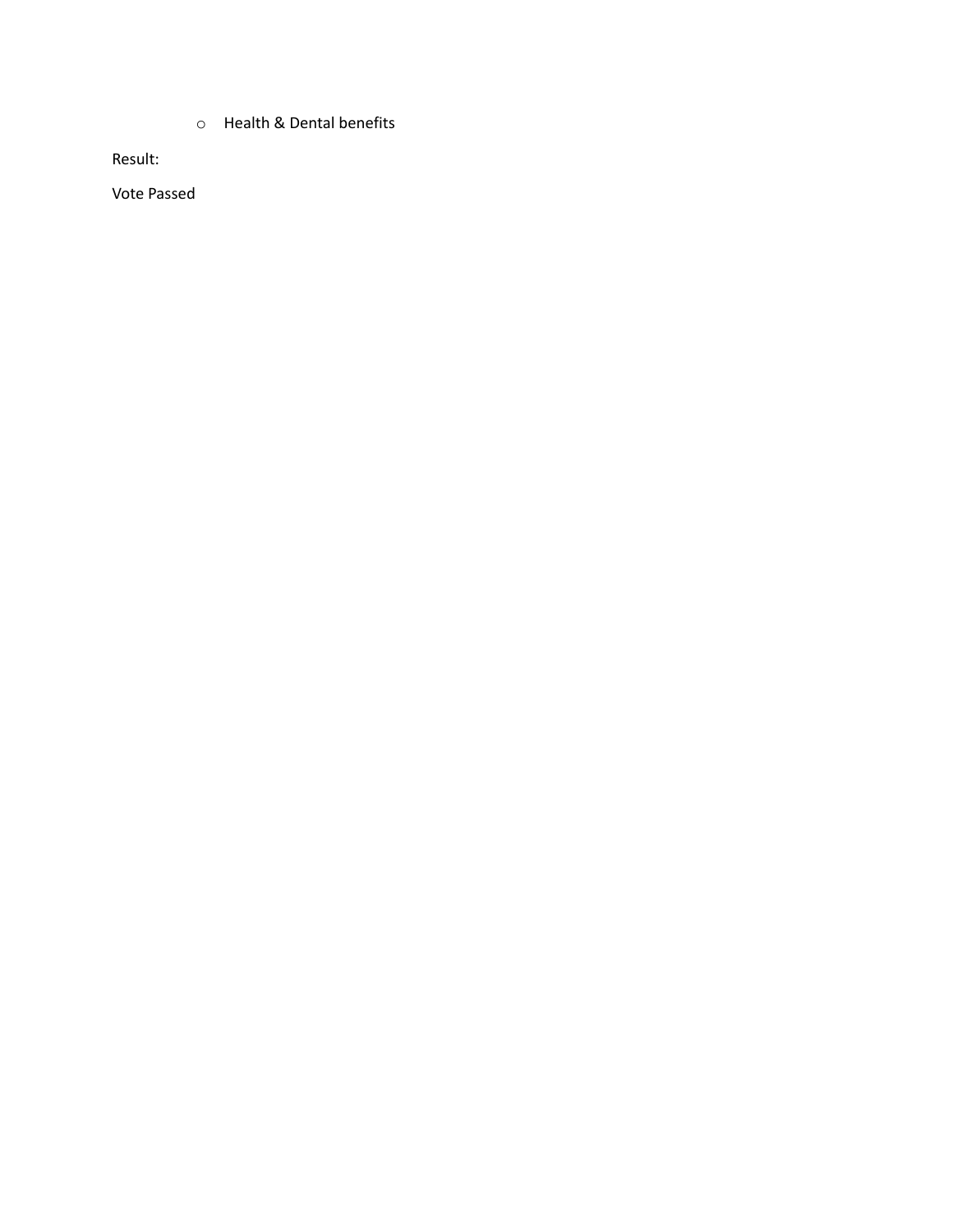## <span id="page-7-0"></span>Multi Question Referendum, April 4, 2011

### <span id="page-7-1"></span>TOSA Fee

Do you approve a Trent in Oshawa Student Association (TOSA) fee of \$28.00 per credit to be paid by full-time, part-time and web students?

If you vote YES: You agree to pay a TOSA levy, per credit, for the 2011-2012 year. You will have a dedicated team of student representatives who will be better able to address your concerns and interests. If you vote yes you will see more on/off campus events, clubs and funding, and a larger dedicated student staff working for you

If you vote NO: Events, clubs and funding, and student representation will be minimal. The TOSA fee will remain \$23.00 for the 2011-2012.

- a. Yes, I approve the increase in the TOSA fee of \$5 to \$28 per credit
- b. No, I do not approve the increase in the TOSA fee of \$5 to \$28 per credit

Result:

- a. 113 (52.6%)
- b. 102 (47.4%)

### <span id="page-7-2"></span>**Athletics**

To you approve an athletic fee of \$103.05 to be charged to both full-time and part-time students? This fee will give you access to athletic facilities for an 8 month period from September to April. Please note: this fee is pending approval from the City of Oshawa.

If you vote YES: You will gain access to the pool, indoor and outdoor track, and fitness facilities at the Oshawa Civic Centre located directly south of the Thornton Road campus for the eight-month period. You also gain access to the pools, tracks, ice rinks, and fitness centres at the Legends Community Centre in North Oshawa and South Oshawa Community Centre and all other branches of the City of Oshawa recreational facilities. Students may also opt for add on options for racket sports, fitness and other recreational course for an additional cost. In addition, Trent will organize and procure recreational space for intramural programming consisting initially of pick up or team soccer, ultimate Frisbee and other activities and club programs to be developed as funding and student interest permits.

If you vote NO: No fitness fee would be charged. Students can seek their own memberships at various fitness facilities individually. For your reference, a full-time student 12-month membership (18 and under) at the City of Oshawa is currently \$217.00 and an adult membership (over 18) is \$326.00

- a. Yes, I approve the athletic fee of \$103.05 for all students.
- b. No, I do not approve the athletic fee of \$103.05 for all students.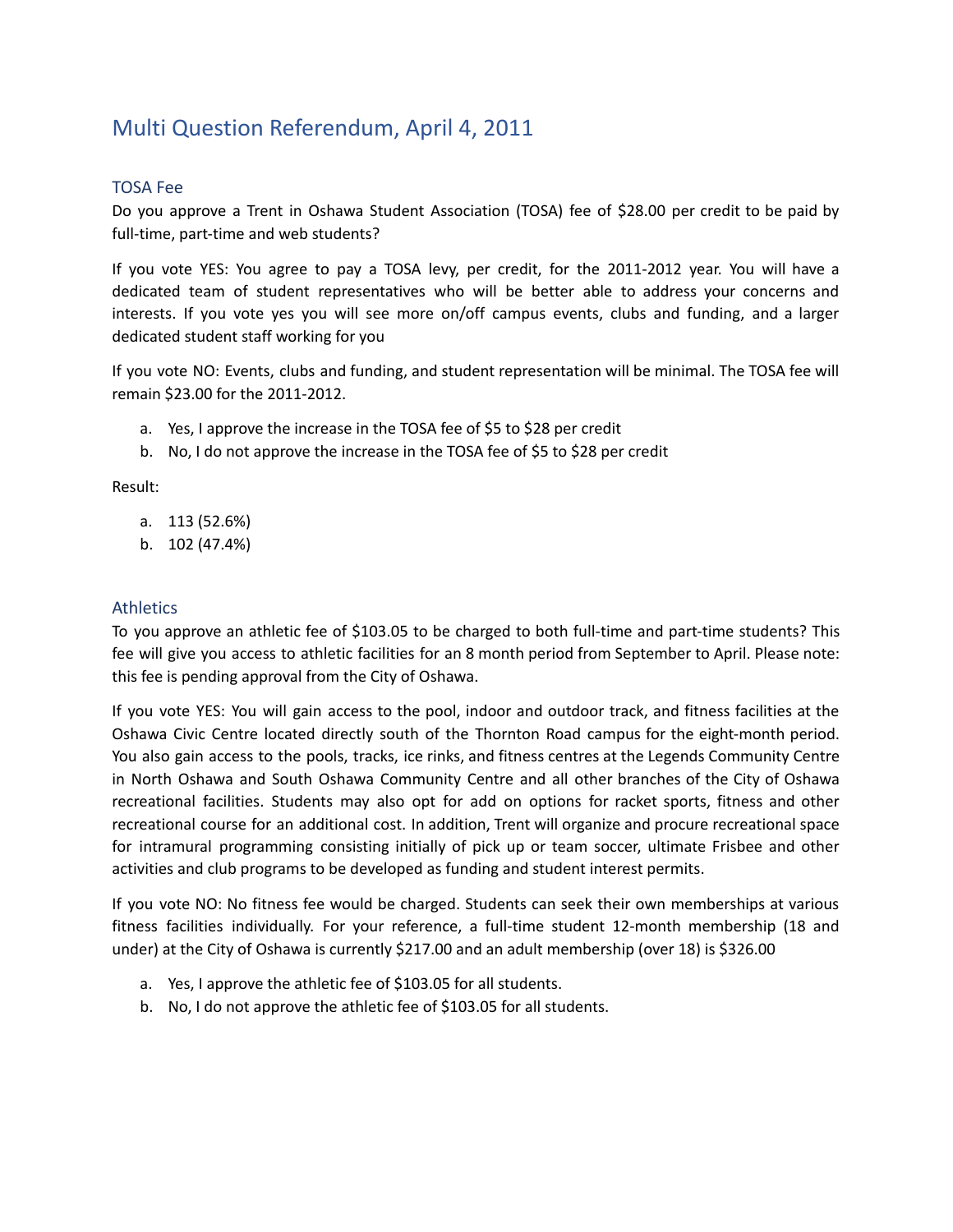Results:

- a. 121 (57.6%)
- b. 89 (42.4%)

### <span id="page-8-0"></span>Walksafe

Do you approve a Walksafe fee of \$2.50 per credit to be paid by full-time and part-time students?

If you vote YES: A Walksafe program will be established on the Trent Oshawa campus. This program will allow students to request a trained volunteer to walk them safely to their car or bus stop within the campus vicinity. This program will operate for an eight month period from September 2011-April 2012.

If you vote NO: There will be no Walksafe fee or service available on the Trent Oshawa campus.

- a. Yes, I approve the Walksafe fee of \$2.50 per credit to be paid by full-time and part-time students.
- b. No, I do not approve the Walksafe fee of \$2.50 per credit for be paid by full-time and part-time students.

Results:

- a. 110 (51.9%)
- b. 102 (48.1%)

### <span id="page-8-1"></span>Agenda

Do you approve an agenda fee of \$5.00 to be paid by full-time and part-time students?

- a. Yes, I approve the \$5 agenda fee.
- b. No, I do not approve the \$5 agenda fee

#### Results:

- a. 86 (40.8%)
- b. 125 (59.2%)

### <span id="page-8-2"></span>ACL Health Benefits

Do you approve a student health benefits fee of \$187.05 to be charged to full-time and part-time students? This fee will provide you with health benefits for a one year period from September 1 to August 31.

If you vote YES: You will have access to health benefits for prescriptions, dental, vision care, massage and chiropractic services. You may opt-out of this service and receive a refund cheque if you have alternative coverage.

If you vote NO: There will b no student health benefits.